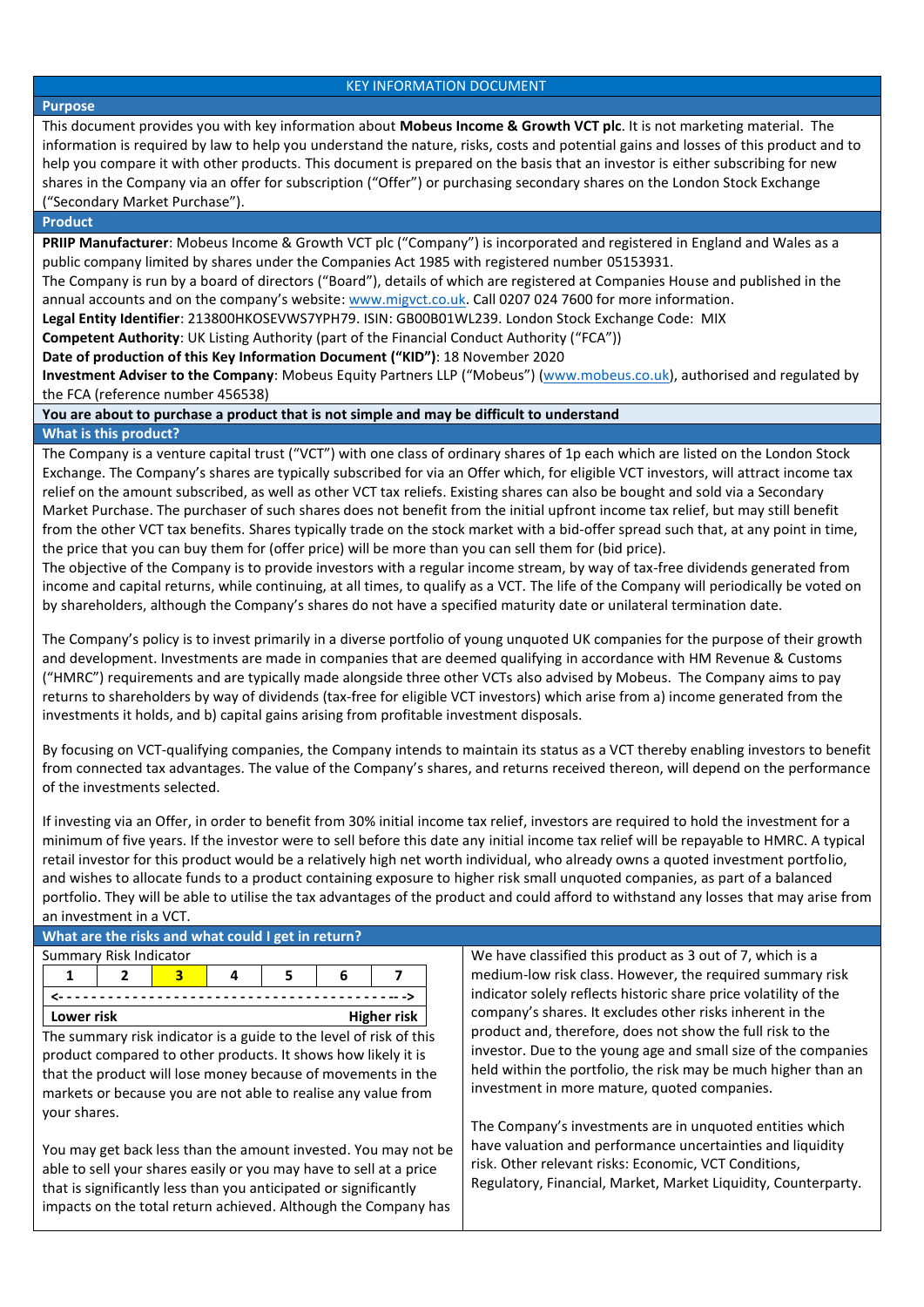| a share buyback policy (see 'How do I sell my shares?' below),     | The value and tax benefits are conditional on the shares being |
|--------------------------------------------------------------------|----------------------------------------------------------------|
| the shares of the Company are otherwise relatively illiquid and it | held for at least five years and the Company maintaining VCT   |
| may be difficult to return value to shareholders if a substantial  | status.                                                        |
| number of shareholders all want to sell at the same time.          |                                                                |
|                                                                    | This product does not include any protection from future       |
| The summary risk indicator assumes you keep the product for a      | market performance so you could lose some or all of your       |
| minimum of five years. The actual risk and returns can vary        | investment. At the most extreme, you could lose your entire    |
| significantly if you sell your shares before this date.            | investment.                                                    |

| CHUITIGHC SCEIT TUS                       |                                     |         |         |                                                 |
|-------------------------------------------|-------------------------------------|---------|---------|-------------------------------------------------|
| Investment of £10,000<br><b>Scenarios</b> |                                     | 1 year  | 3 years | 5 years (Recommended<br>minimum holding period) |
| <b>Stress scenario</b>                    | What you might get back after costs | £4,275  | £6,935  | £6,351                                          |
|                                           | Average return each year            | $-57%$  | $-11%$  | -9%                                             |
| Unfavourable scenario                     | What you might get back after costs | £9,838  | £10,833 | £12,254                                         |
|                                           | Average return each year            | $-2%$   | 3%      | 4%                                              |
| <b>Moderate scenario</b>                  | What you might get back after costs | £10,861 | £13,020 | £15,608                                         |
|                                           | Average return each year            | 9%      | 9%      | 9%                                              |
| <b>Favourable scenario</b>                | What you might get back after costs | £12,313 | £16,070 | £20,417                                         |
|                                           | Average return each year            | 23%     | 17%     | 15%                                             |

This table shows the money you could get back over the next one, three and five years, under different scenarios, assuming that you invest £10,000. Investors who invest via an Offer should note that the data has not been adjusted for the impact of Offer costs of up to 3.00% or for the likely difference (currently 5%) between the offer price paid for the shares and the share price at which you could sell – See 'How do I sell my shares?' section below. The scenarios shown illustrate how your investment could perform. You can compare them with the scenarios of other products. The scenarios presented are an estimate of future performance based on evidence from the past (share price total return (including dividends) over the last five years) on how the value of this investment could change. They are not an exact indicator. What your return is will vary depending on how the stock market and the Company performs and how long you keep the investment. The value of shares can go down as well as up and you may not get back the full amount you invested. **Market developments in the future cannot be accurately predicted. The scenarios shown are only an indication of some of the possible outcomes based on recent returns. Actual returns could be lower.**

The stress scenario shows what you might get back in extreme stock market circumstances but it does not take into account a situation where you are unable to realise any value from your shares.

This product can be realised, but it may be costly to do so in the short-term. It is particularly difficult to estimate how much you would get back if you sell before the end of the recommended minimum holding period. You can sell your shares early but you may make a large loss if you do so and will lose your tax reliefs. Whenever you attempt to sell, your maximum loss would be that you would lose all of your investment.

The figures shown include all the costs of the product itself, but may not include all the costs that you pay to your adviser or distributor. The figures do not take into account your personal tax situation, or any VCT tax reliefs you may receive, which may also affect how much you get back. Past performance of an investment is not necessarily a guide to its performance in the future. The data above is derived from the past 5 years' performance. It principally reflects the successful application of a strategy to invest primarily in financing management buyouts (MBOs), which yielded good returns for shareholders. From November 2015, VCTs were no longer permitted to fund MBO investments, but can retain those acquired prior to that date. Instead, a VCT must now invest in smaller younger companies that can carry higher risk, albeit with the prospect of higher but more volatile returns. These smaller and younger companies now represent more than 60% of the portfolio value.

**What happens if Mobeus Income & Growth VCT plc is unable to pay out?** 

If the Company is unable to pay out, you might lose all of your investment. As a shareholder of the Company, you would not be able to make a claim to the Financial Services Compensation Scheme in the event that you lose money on your shares in the Company.

#### **What are the costs?**

**Performance scenarios**

The reduction in yield ("RIY") shows what impact the total costs you pay will have on the investment return that you might get. The total costs take into account one-off, ongoing and incidental costs. The amounts shown here are the cumulative costs of the product itself for three different holding periods. The figures assume that you invest £10,000. The figures are estimates and may change in the future.

The person selling you or advising you about this product may charge you other costs. If so, this person will provide you with information about these costs, as well as other costs such as any applicable taxes, and show you the impact that all such costs will have on your investment over time.